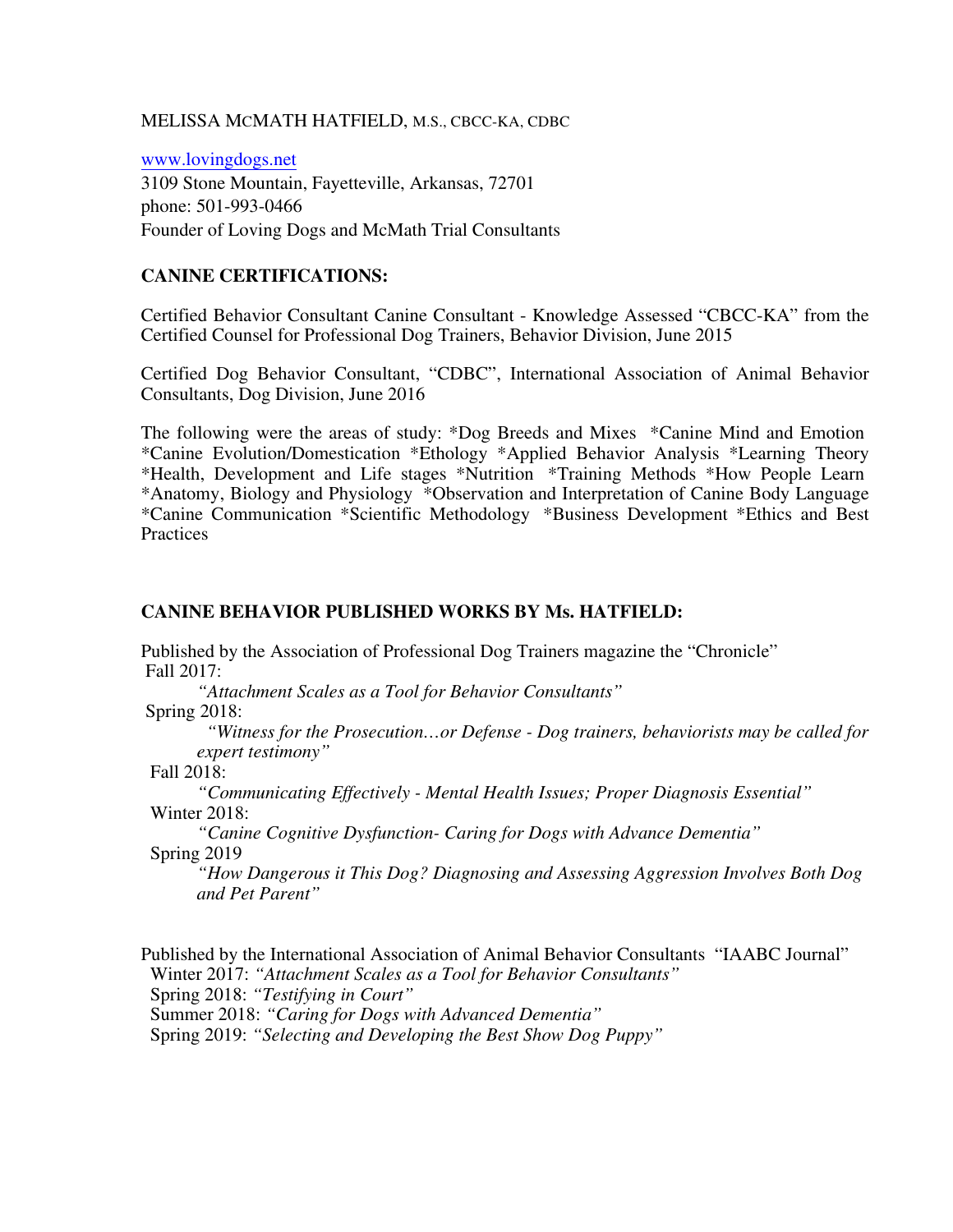## **PRESENTATIONS AND SEMINARS CONDUCTED BY MS. HATFIELD:**

Staff Training for the Good Shepherd Animal Shelter, Eureka Springs, Arkansas 2017

Presented a SHORT for the Association of Professional Dog Trainers, "Attachment Scales as a Tool for Behavior Consultants" 2017 Conference, Richmond, Virginia.

Temperament Assessment and Behavior Evaluations for Central Arkansas Rescue Effort, "C.A.R.E", 2017

Presentation for the staff of All Pets Animal Hospital, Bentonville, Arkansas on Canine Mental Health, 2016

Presentation for supporters of Spay Arkansas "The Human-Canine Bond" 2015

E-Training International Webinar "Identifying and Assessing Mental Issues in the Dog" 2015

Temperament Assessment and Behavior Evaluations for the Washington County Animal Shelter **Staff** 

Educational presentations regarding dog ownership and safety for local elementary schools

# **MEMBERSHIPS**:

Professional Member -The Association of Professional Dog Trainers, APDT, 2011-2016

Society for the Promotion of Applied Research in Canine Science, SPARCS, 2015

Professional Member-International Association of Animal Behavior Consultants, 2016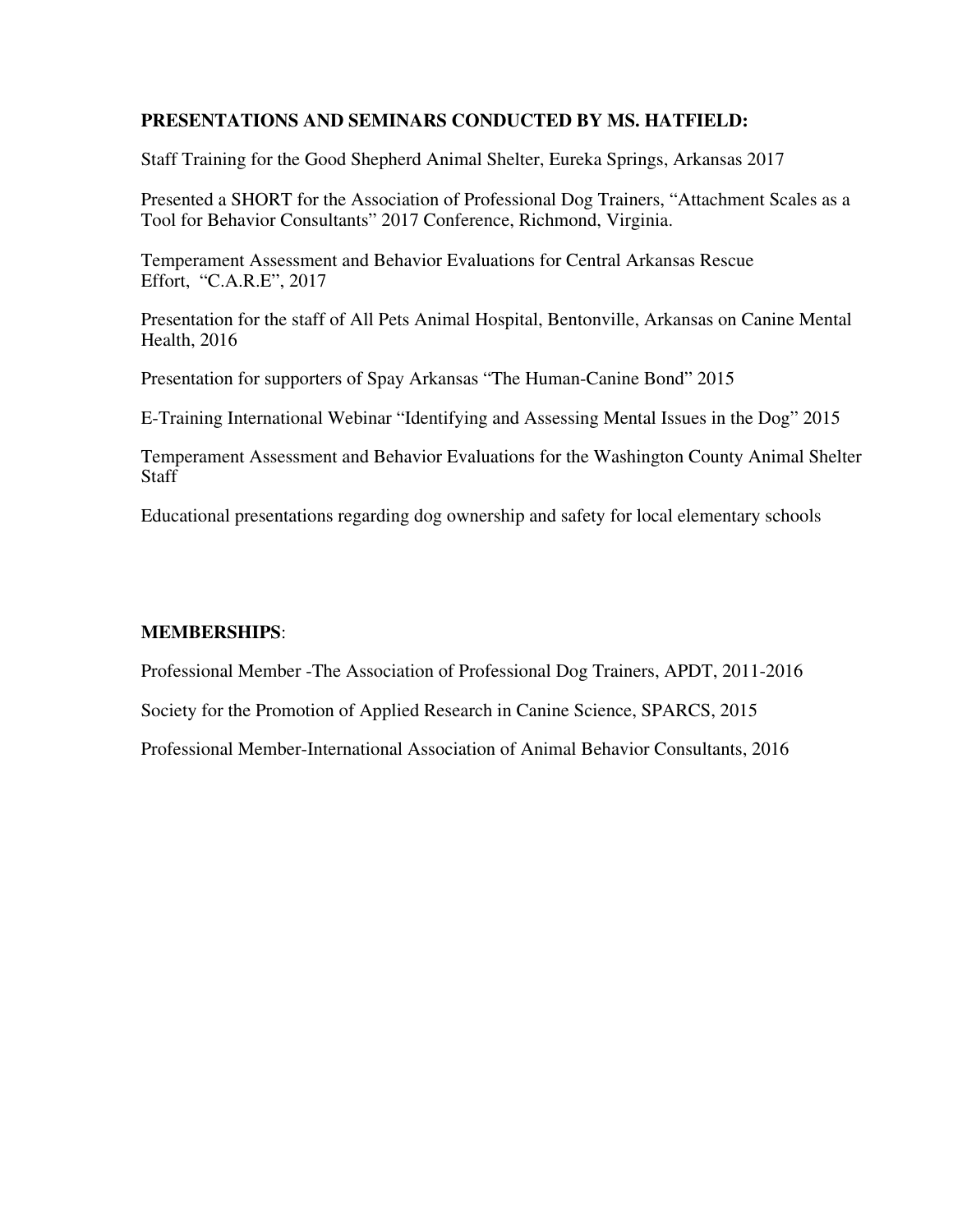## **AMERICAN KENNEL CLUB EXPERIENCE:**

Ms. Hatfield has been involved from 2005-2013 in the showing and handling on a national level of her Cavalier King Charles Spaniels who each earned their Championship in the American Kennel Club. Ms. Hatfield introduced in 2018 to the AKC show ring, her newest Cavalier: Haviland McMath.

Ch. Truman McMath in 2007 ranked among the Top Twenty Cavalier King Charles Spaniels in the U.S. attending Westminster Kennel Club show, winning an Award of Merit at Meadowlands N.Y. He won an Invitation as one of the Top 20 Cavaliers to the Eukanuba Dog Show winning an Award of Merit. He was one of five earning an Invitation to Cruft's Dog Show in Oxford, England. Truman completed his basic Obedience Training and Agility as well as earning his AKC Canine Good Citizen.

Ch. Princeton McMath completed his basic Obedience Training and Agility, as well as earning his AKC Canine Good Citizen.

Ch. Brookhaven Stetson McMath also earned his AKC Championship.

## **CONFERENCES:**

Professional Member of the Association of Professional Dog Trainers, "A.P.D.T".

Attended multiple A.P.D.T Conferences featuring some of the world's leading Canine Behaviorist and Professional Dog Trainers through lectures and hands on workshops in San Diego, CA, Oct. 2011, Cincinnati, Ohio, Oct. 2012, Spokane, WA, Oct. 2013, Hartford, CT. Oct. 2014, Dallas, TX 2015, SPARCS Phoenix, AZ 2015, Richmond VA, 2017, Association of Professional Dog Trainers, Memphis, TN 2018

Bond-Based Choice Teaching - Jennifer Arnold and Judy Luther, Springfield, MO 2016

## **CANINE CAREER:**

Private Consultations for Veterinarians, Shelters and Rescues, 2010 to date.

Canine Behavior Consultant for Canine Country Club, Little Rock, Arkansas.

Co-Host Loving Dogs Radio Show K.A.R.N 102.9 February 2009.

Conducts Temperament Assessment and Behavior Evaluations for dogs who lack socialization and or training as well as those who exhibit emotional problems such as: \*Anxiety \*Aggression \*Fear \*Phobias \*Obsessive Compulsive behaviors. Any behavioral problems that disrupt the human-canine relationship are addressed by providing a management, safety, training or rehabilitation behavioral modification protocol.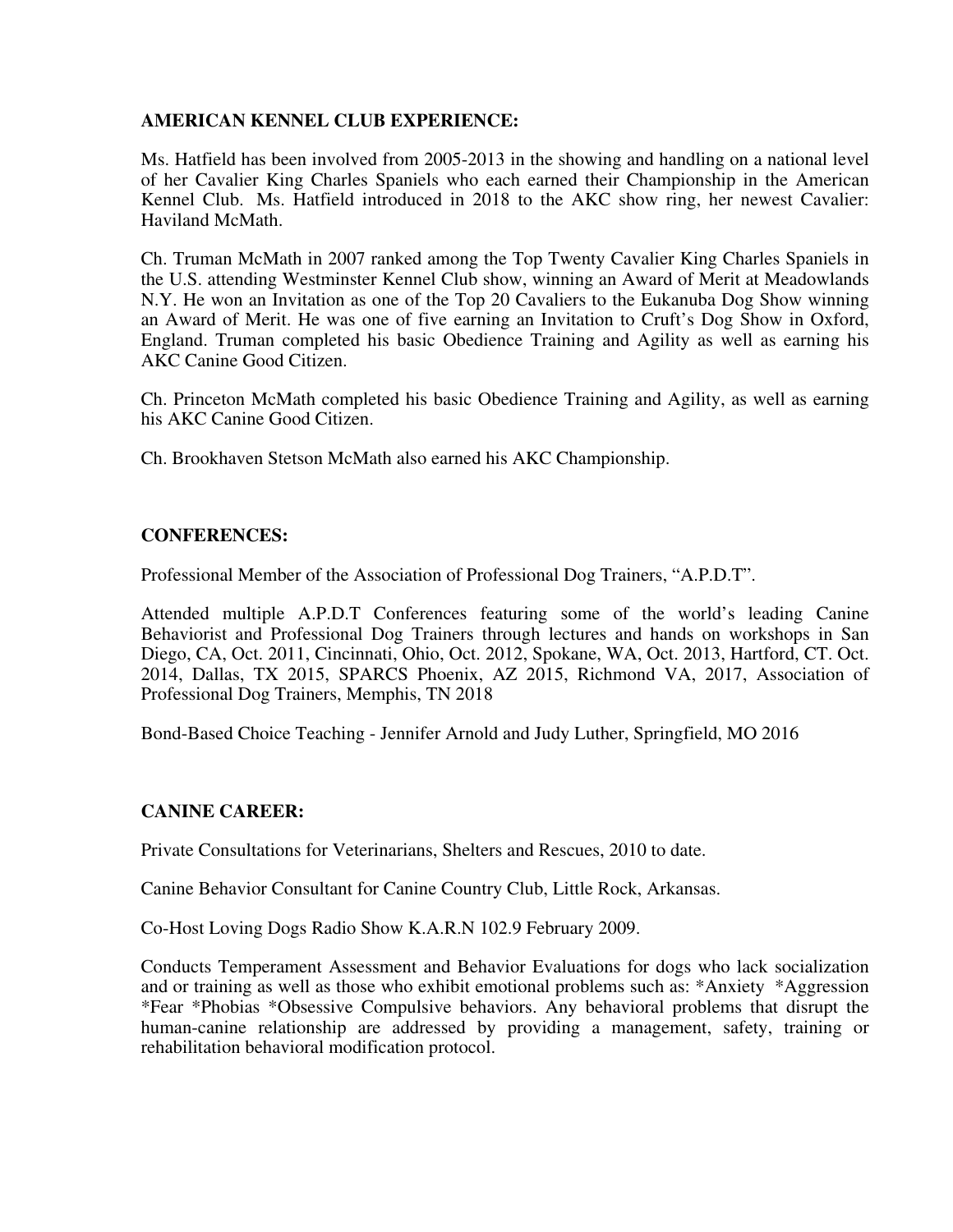## **COURSE STUDY:**

Including but not limited to: Aggression, Anxiety and Fear, Canine Body Language, Learning Theory, Resource Guarding , Behavior Modification Protocols, Neuro-Physiology of the Canine Species and various hands on workshops and training sessions.

#### **ASSOCIATION OF PROFESSIONAL DOG TRAINERS ON-LINE COURSES:**

"Pick the Brain First: the right nose, breed, and training method will follow" Dr. Simon Gadbois, 2015.

"Canine Social and Psychological Development" Gail Fisher, 2014

"Dog Cognitive Research" Dr. Brian Hare, 2014

"Canine Behavior Surrounding Death" Dr. Kathy Cooney, 2014

"The Four Quadrants of Operant Conditioning" Irith Bloom, 2014

"Learning Theory" Teoti-Anderson, CPDT-KA, 2014

"CPDT-KA Fundamentals" 2014

"Ethology and Canine Behavior - Resource Guarding Between Animals: Causes and Remedies" Ken McCort, 2015

"How We Know Animals Think and Feel and Why" Virginia Morell, 2018

"Exploring Canine Attachment Behavior" Lauren Thielke, 2018

"Canine Intelligence Disobedience and Canine Cognition: Canine Cognition, Intentionally and Theories of the Mind" Barbara Handleman, 2017

"Investigating Behavioral, Cognitive, Memory Differences Between Owned and Shelter Dogs" Lisa Gunter, 2017

## **FIELD STUDY:**

San Diego Zoo, San Diego Humane Society, Sea World and Clicker Training (A.P.D.T conference 2011)

Terry Ryan, "Clicker Training" workshop (A.P.D.T Conference 2013)

"Instructors Training Course" Sue Sternberg and Pia Silvani, Accord NY, NY (2012)

"Relationship Base Seminar", Suzanne Clothier, Dallas Tex. (2013)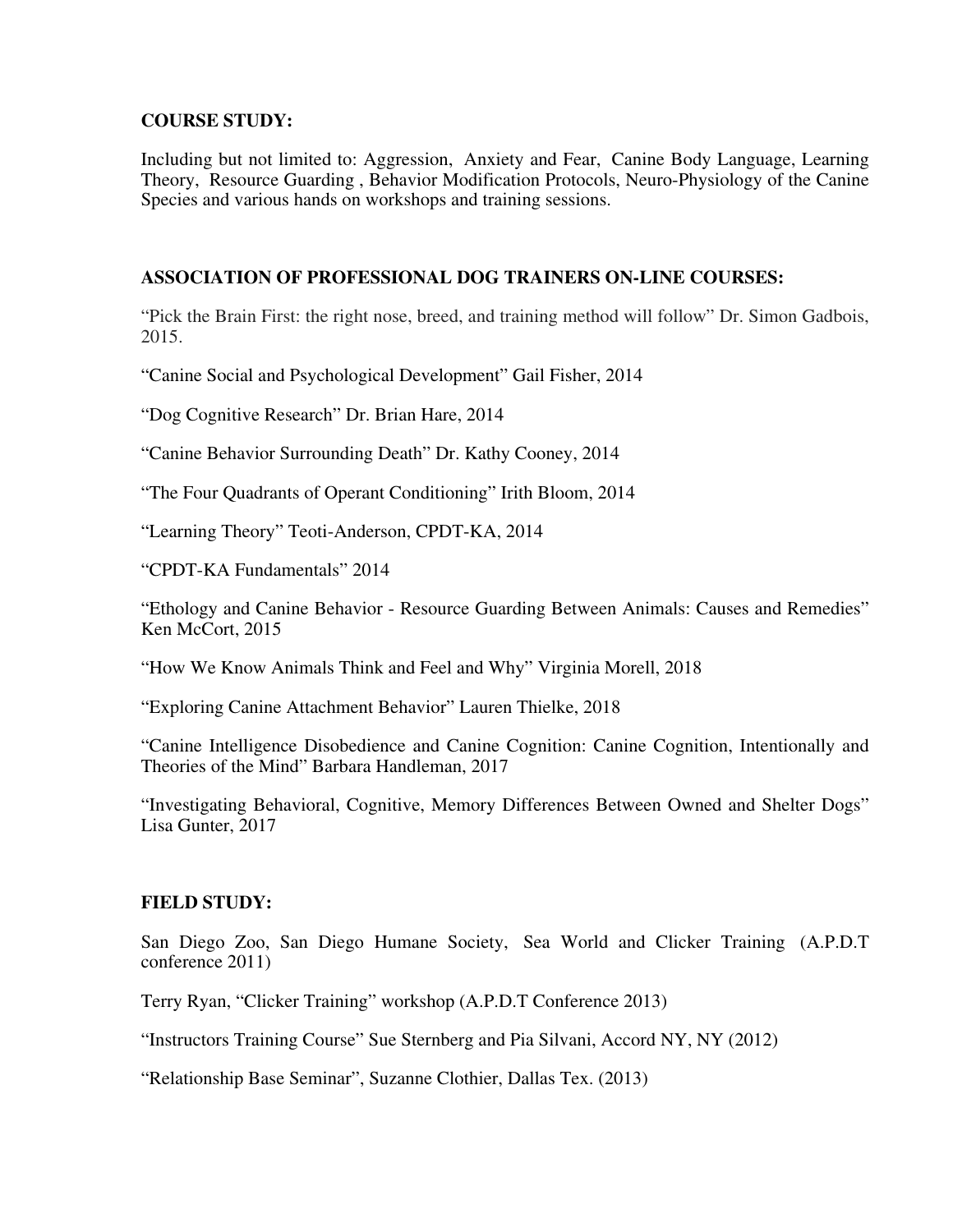#### **VOLUNTEER WORK:**

Fayetteville Animal Shelter (FAS), Humane Society of the Ozarks (HSO) , Washington County Animal Shelter, Rogers Animal Humane Society, Good Shepherd Humane Society, Paws and Claws Madison Country Animal Shelter, Washington County Animal League, Board Member for Spay Arkansas 2012-2014 . Educational Committee Spay Arkansas 2014, Sponsor for FAS "Going Home" program and HSO "Tails of Love", Breed rescue and transport for Northwest Arkansas , Animal Care Education (ACE) for N.W. Arkansas.

#### **AREA OF STUDY:**

Including but not limited to:  *Training to Adopt* and *Understanding Sociability -* Sue Sternberg *Temperament Testing for Sociability and Aggression -* Sue Sternberg  *The Healing Power of Pets* - Marty Becker, DVM  *Canine Body Language* - Brenda Aloff *A Practical Guide to Resource Guarding* - Jean Donaldson *On Talking Terms with Dogs: Calming Signals -* Turid Rugaas *Inside of a Dog, What Dogs See, Smell and Know* - Alexandra Horowitz *Minding Animals* - Marc Bekoff *The Genius of Dogs* - Brian Hare *Dog Behavior* - Ian Dunbar  *The Power of Positive Training* - Pat Miller  *Getting a Grip on Aggression Cases* - Nicole Wilde *Applied Dog Behavior and Training* - Steven Lindsay  *Excel-Erated Learning* - Pamela Reid  *Coaching People to Train -* Terry Ryan  *How Dogs Learn* - Burch and Bailey  *Dogs* - Coppinger and Coppinger *Genetics and the Social Behavior of the Dog* - Scott and Fuller *Animal Cognition* - Wynne and Udell The AKC Breed book